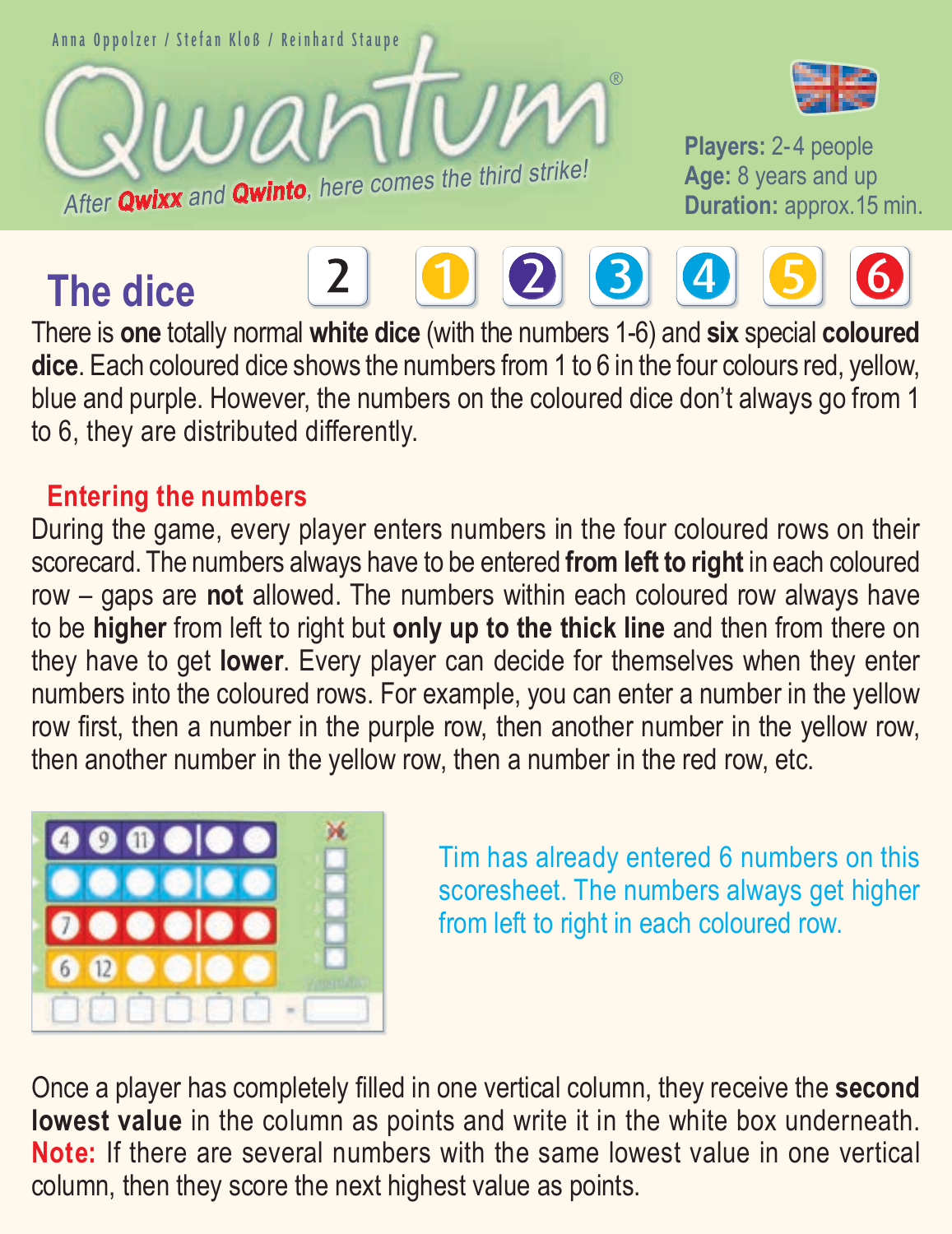

Tim has already gone over the thick line in the purple and red rows. The numbers after the thick line must always get lower. Tim has already completely filled in the first two vertical columns. In the first column, the second lowest value is 4, this means he scores 4 points. In the second column, the second lowest value is 10, which gives a score of 10 points.

**Rare special case:** If a player has entered the **same value four times** in a vertical column, then they score this value as points. For example, if a player has the number 6 four times in the first column, they receive 6 points for this column.

## **Playing the game**

Each player has a scorecard and pen. Lots are drawn to see who takes the first turn. The first player carries out the three steps as follows:

**A)** The player takes **all seven dice** and takes their first turn. If they are happy with this, they simply don't throw the dice again. If they are not happy with the score, they can take a second throw by throwing all seven dice or as many dice as they want. **Note:** The player may hold the individual dice and look at which colours are on the dice before their second throw. **Example:** Sarah leaves four dice after her first throw and throws the other three again.

**B)** The player sorts the dice by colour and places the white dice a bit further away. Now the player may (but doesn't have to) select **one** colour and enter the total for the dice in this colour on the corresponding coloured row on their scoresheet (the other players are not allowed to enter anything).

**Very important:** The score on the **white dice** is always added to **each** of the four colours.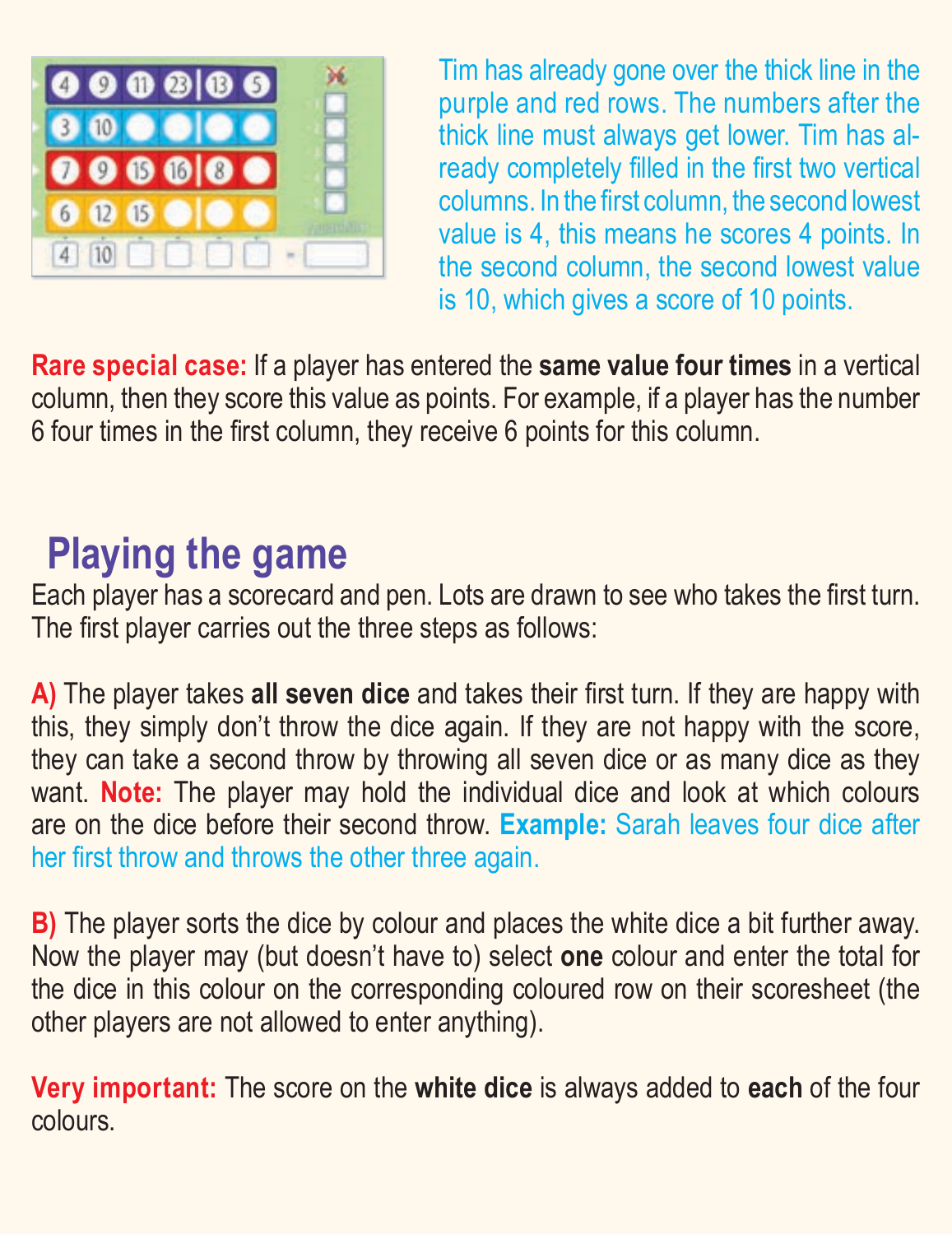

It is Sarah's turn. After her second throw, she has the following options and can select one of them. She could enter a 6 in red. She could enter an 8 in yellow. In purple she could enter a 6. In blue she could enter a 13. Sarah opts for the purple 6 and enters this in her purple coloured row.

**C)** To make things clearer, the player places the coloured dice for the colour they have just entered to the side. Now **every** player can (but doesn't have to) enter **any one** of the **remaining three colours** on their scoresheet. The white dice is also added to every colour's total here too. It is allowed for several players to choose the same colour and enter this in the corresponding coloured row. **Note:** If the active player did not enter a number in step B (also see "Caution, misthrow"), then **all four colours** are available for **every** player to choose from in step C.



Sara used the purple dice in step B and places this to the side. Just three colours are available for every player now: red, yellow and blue. Sara enters the yellow 8. Tim and Emma both enter the red 6. Linus enters the blue 13.

**Caution, misthrow:** If the active player has not entered a number in step B or step C, they have to cross a misthrow on their scoresheet. The other players never have to cross a misthrow. The first misthrow counts as -1, the second misthrow as -2, the third misthrow as -3, etc.

Now the game moves clockwise to the next player who takes their turn as described (first A, then B, then C). The game moves around the players in this way.

## **What happens if a colour is not thrown?**

If a player has finished their turn (2 throws at the most) and one colour (or several) is not available, then the white dice counts as the score for the missing colour.